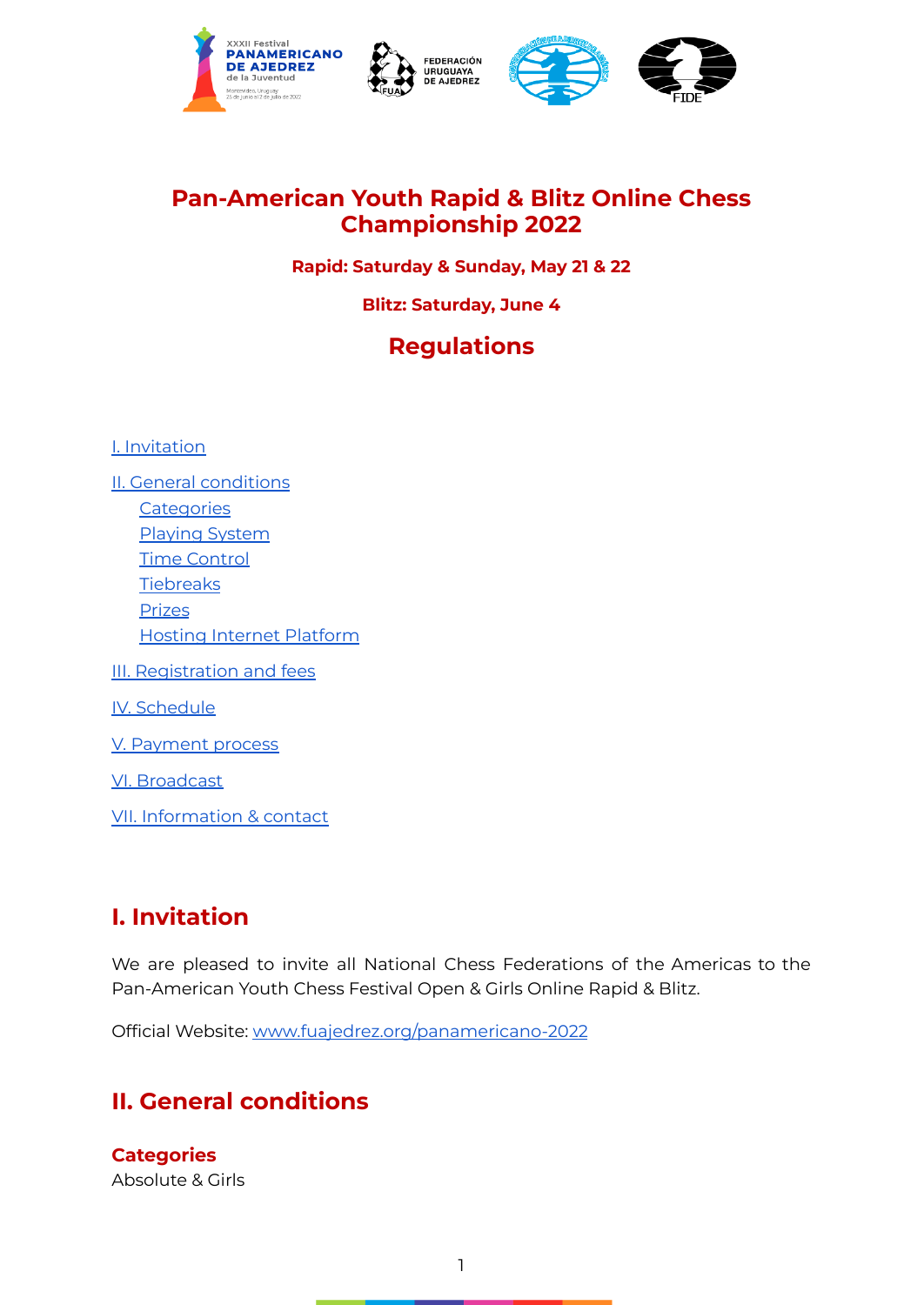





Under 8: Born on or after January 1, 2014 Under 10: Born on or after January 1, 2012 Under 12: Born on or after January 1, 2010 Under 14: Born on or after January 1, 2008 Under 16: Born on or after January 1, 2006 Under 18: Born on or after January 1, 2004

#### <span id="page-1-0"></span>**Playing System**

The championships will be 9-round Swiss Systems where players shall be remotely supervised by an arbiter.

Players shall be ordered by FIDE standard rating.

#### <span id="page-1-1"></span>**Time Control**

Rapid games: 10 minutes + 3 seconds/move Blitz games: 3 minutes + 2 seconds/move

### <span id="page-1-2"></span>**Tiebreaks**

- 1. Direct encounter
- 2. Buchholz cut 1
- 3. Buchholz
- 4.The Greater number of games played with black
- 5.The Greater number of wins
- 6. Sonneborn Berger
- 7. Drawing of lots

#### <span id="page-1-3"></span>**Prizes**

 $\rightarrow$  Individual

1. The winner of each category will be awarded the title "Panamerican Rapid/Blitz Online 2022 Champion" in each category.

2. Virtual certificates will be given to the first three in each category.

 $\rightarrow$  Teams

Virtual certificates shall be awarded to the top 3 federations based on the addition of points of the players of the same federation and according to the placing in the top 3 places in each category and gender: Gold awards 3 points Silver awards 2 points Bronze awards 1 point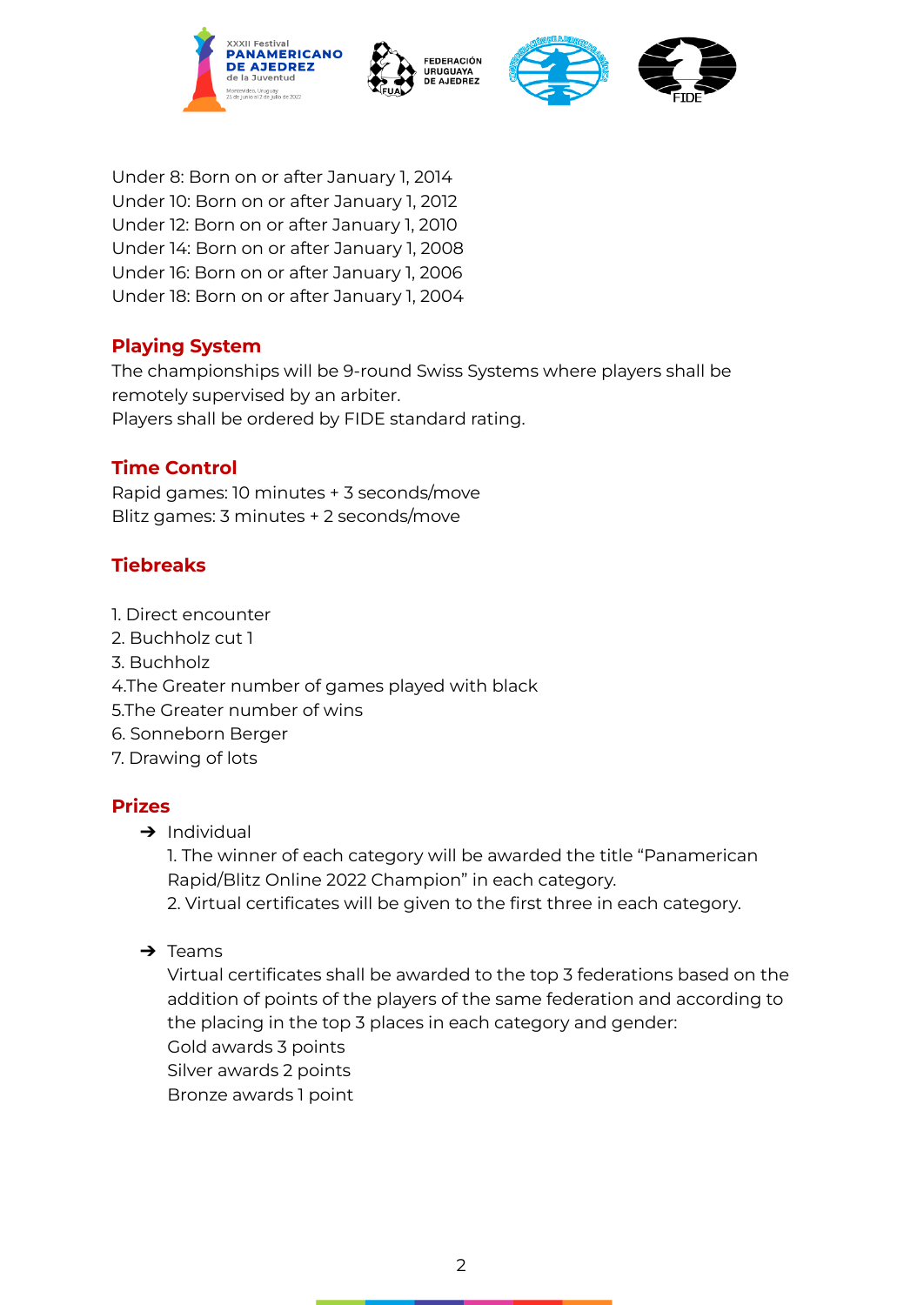







#### <span id="page-2-0"></span>**Hosting Internet Platform**

#### **Tornelo.**

Pairings will be made by Tornelo (JaVaFo).

### <span id="page-2-1"></span>**III. Registration and fees**

Registrations are made by the National Federation filling the special registration form.

The entry fees are **USD 30 (Rapid)** and **USD 20 (Blitz)** per player to be paid directly by the National federation.

Deadline for registrations is **Thursday, 12 May**. Late registrations will be subject to the Organizer's approval and will cost double the value of the entry fees. Entries are personal and non-transferable. No credits or refunds will be made.

### <span id="page-2-2"></span>**IV. Schedule**

(All times are based on Montevideo time) Rapid: Saturday 21 & Sunday, 22 May 16:00 hs Blitz: Saturday, 4 June 16:00 hs Test events: Wednesday, 18 May & Wednesday, 1 June 20:00 hs

### <span id="page-2-3"></span>**V. Payment process**

- 1) The National Federations must inform the Organizer through the official email [panam2022youth@fuajedrez.org](mailto:panam2022youth@fuajedrez.org) filling the form provided..
- 2) Once this information is received, the Organizer will send the corresponding invoices to the Federations.
- 3) Then, the National Federations will make the necessary bank transfers or payment with credit card through Tornelo.
- 4) Finally, the National Federations will send the vouchers to the official email [panam2022youth@fuajedrez.org.](mailto:panam2022youth@fuajedrez.org)

### <span id="page-2-4"></span>**VI. Broadcast**

Official website: [www.fuajedrez.org/panamericano-2022](http://www.fuajedrez.org/panamericano-2022)

Official social media: [Facebook](https://www.facebook.com/FederacionUruguayadeAjedrez) [Instagram](https://www.instagram.com/fuajedrez/)